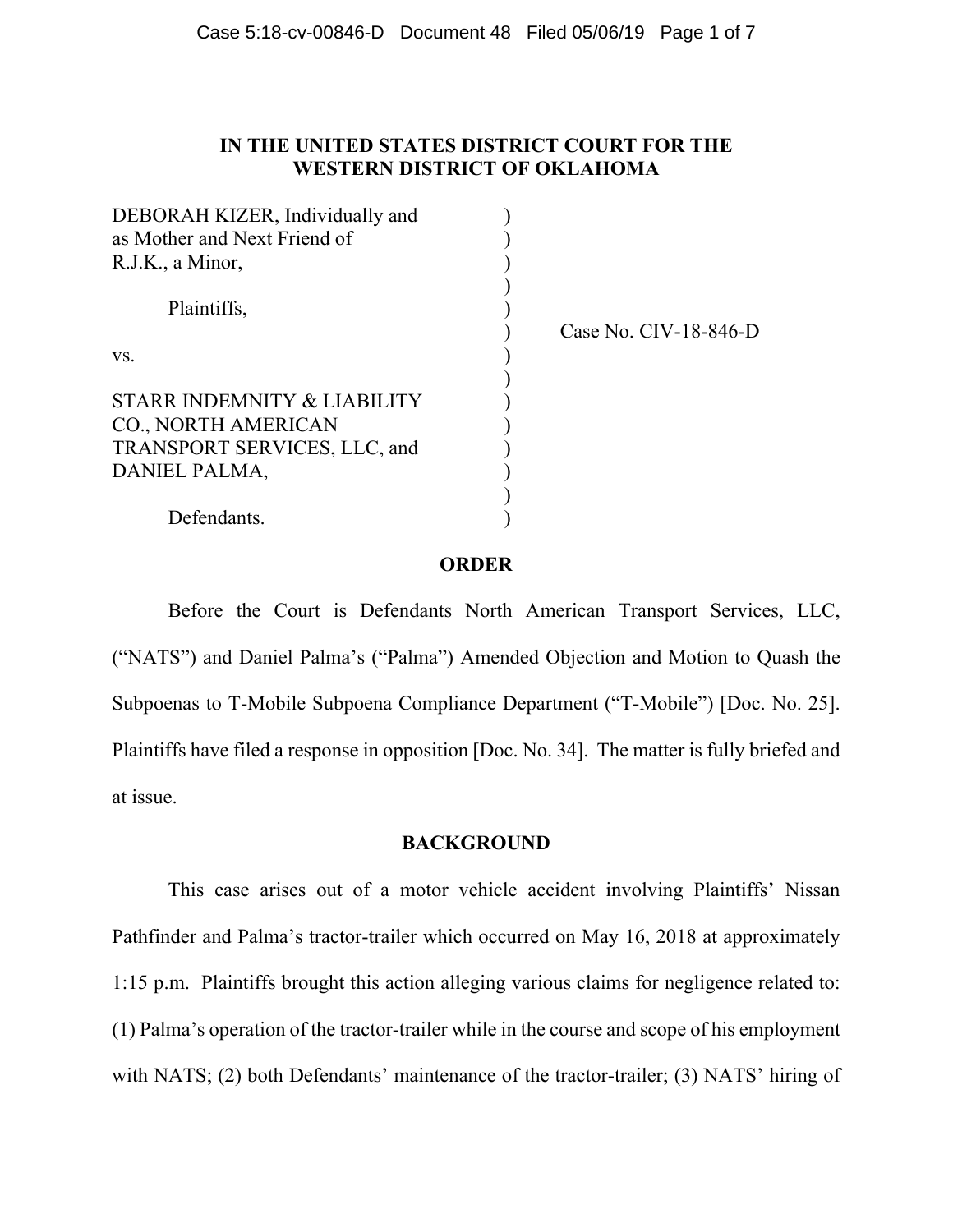### Case 5:18-cv-00846-D Document 48 Filed 05/06/19 Page 2 of 7

Palma; and, (4) NATS' negligent entrustment of the tractor-trailer to Palma. During the course of discovery both have parties sought cell phone records from the other. Plaintiffs objected to the production of Plaintiff Deborah Kizer's cell phone records for the thirteen (13) hours preceding and eleven and one half (11.5) hours after the accident as overbroad and irrelevant. Plaintiffs' Responses to Requests for Production at 8. Plaintiffs eventually agreed to produce records for the five hours preceding and forty (40) minutes after the accident. Response at 12-13.

With respect to their contention that Palma was negligent in his operation of the tractor-trailer at the time of the accident, Plaintiffs issued a subpoena duces tecum to T-Mobile for all of Palma's cell phone records for the three days prior to and one day after the accident, specifically from 12:00 a.m. om May 14, 2018, through 12:00 p.m. on May 17, 2018. The records sought by the subpoena include, but are not limited to, "all call registers, (incoming and outgoing), text message logs (incoming and outgoing), call details [sic] records (CDR), multimedia logs, and all other electronic data usage." Subpoena Duces Tecum [Doc. No. 25-1] at 2. Both parties agree that the records sought also include application usage. Motion at 4, 5; Response at 13, 14.

The parties conferred pursuant to LCvR 37.1 in an attempt to resolve Defendants' objections to the temporal scope of the request for Palma's cell phone records. Motion at 2. As a result of that conference Defendants agreed to production of cell phone records limited to thirty (30) minutes before the accident. *Id*. However, Plaintiffs declined that limitation and refused to withdraw or limit the time frame of the Subpoena. *Id*.; Email from Plaintiff's Counsel, December 24, 2018, [Doc. No. 25-2] at 1.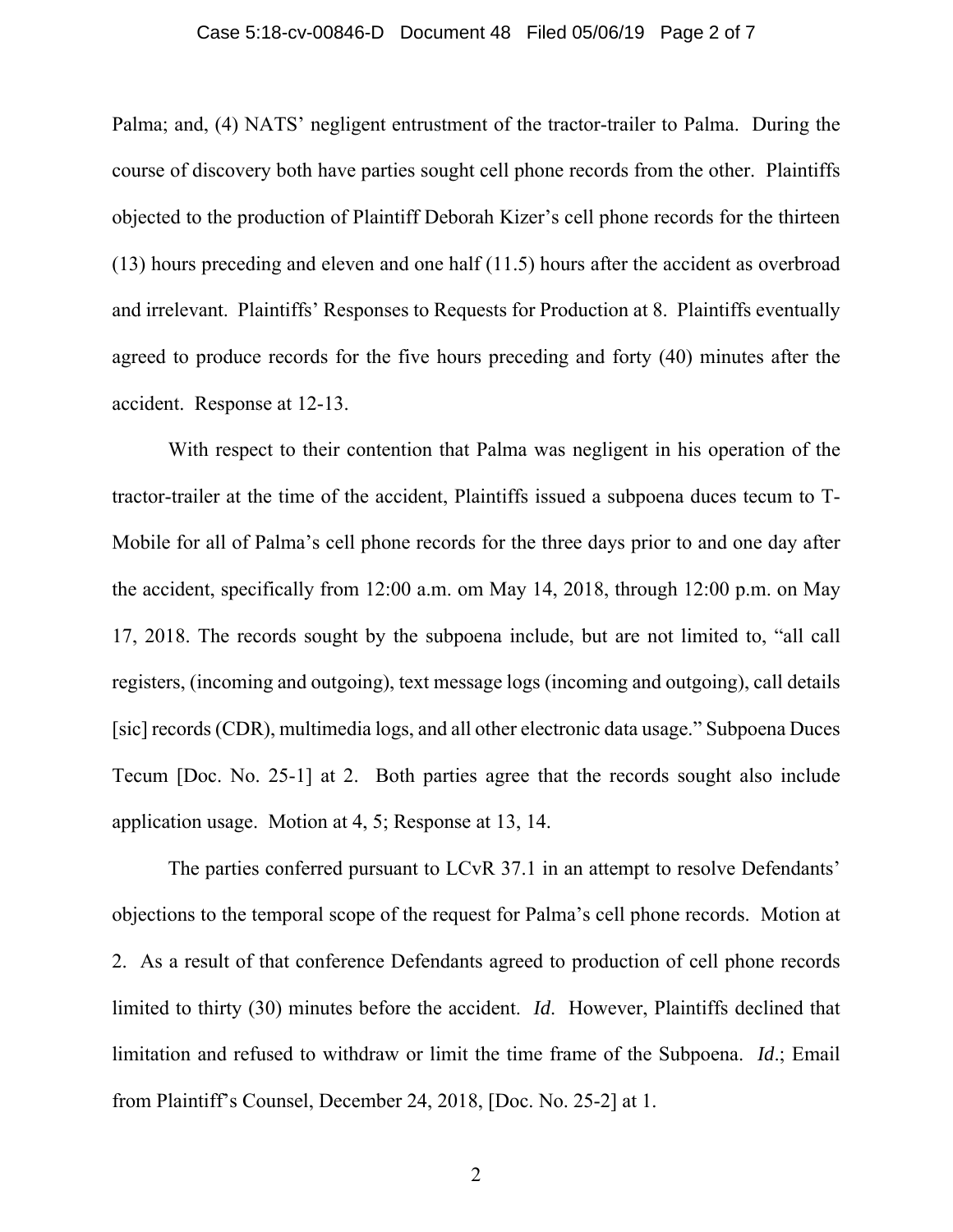### Case 5:18-cv-00846-D Document 48 Filed 05/06/19 Page 3 of 7

Plaintiffs assert that the full scope of the information sought by the subpoena is relevant to determine whether Palma: (1) took sufficient rest stops; (2) was fatigued at the time of the accident; (3) was using his cell phone at the time of the accident; (4) had a habit of using his cell phone during mandated periods of rest; and, (5) communicated with NATS regarding maintenance issues. Response at 1, 6-7. Plaintiffs also contend the requested records will indicate Palma's work schedule and periods of rest for the days preceding the accident and the NATS personnel with whom Palma communicated after the collision. *Id*. at 7.

Defendants move to quash the subpoena on the basis that it is overly broad and violates Palma's reasonable expectation of privacy. Defendants request that any production of Palma's cell phone records "be limited to a relevant time frame and should not contain any information other than his text and call history." Motion at 5. Plaintiffs respond that: (1) NATS lacks standing to challenge the subpoena; (2) the subpoena is not overbroad; and (3) Palma does not have a legitimate expectation of privacy in his cell phone records.

### **STANDARD OF DECISION**

A subpoena served on a third party is considered discovery within the meaning of the Federal Rules of Civil Procedure pursuant to Rule 45. *Rice v. United States*, 164 F.R.D. 556, 556-57 (N.D. Okla. 1995). Accordingly, considerations of both relevance and proportionality govern the subpoenas at issue. "A party or attorney responsible for issuing and serving a subpoena must take reasonable steps to avoid imposing undue burden or expense on a person subject to the subpoena." Fed. R. Civ. P.  $45(d)(1)$ . The Court is authorized under Rule 45(d)(3) to quash a subpoena under specified circumstances,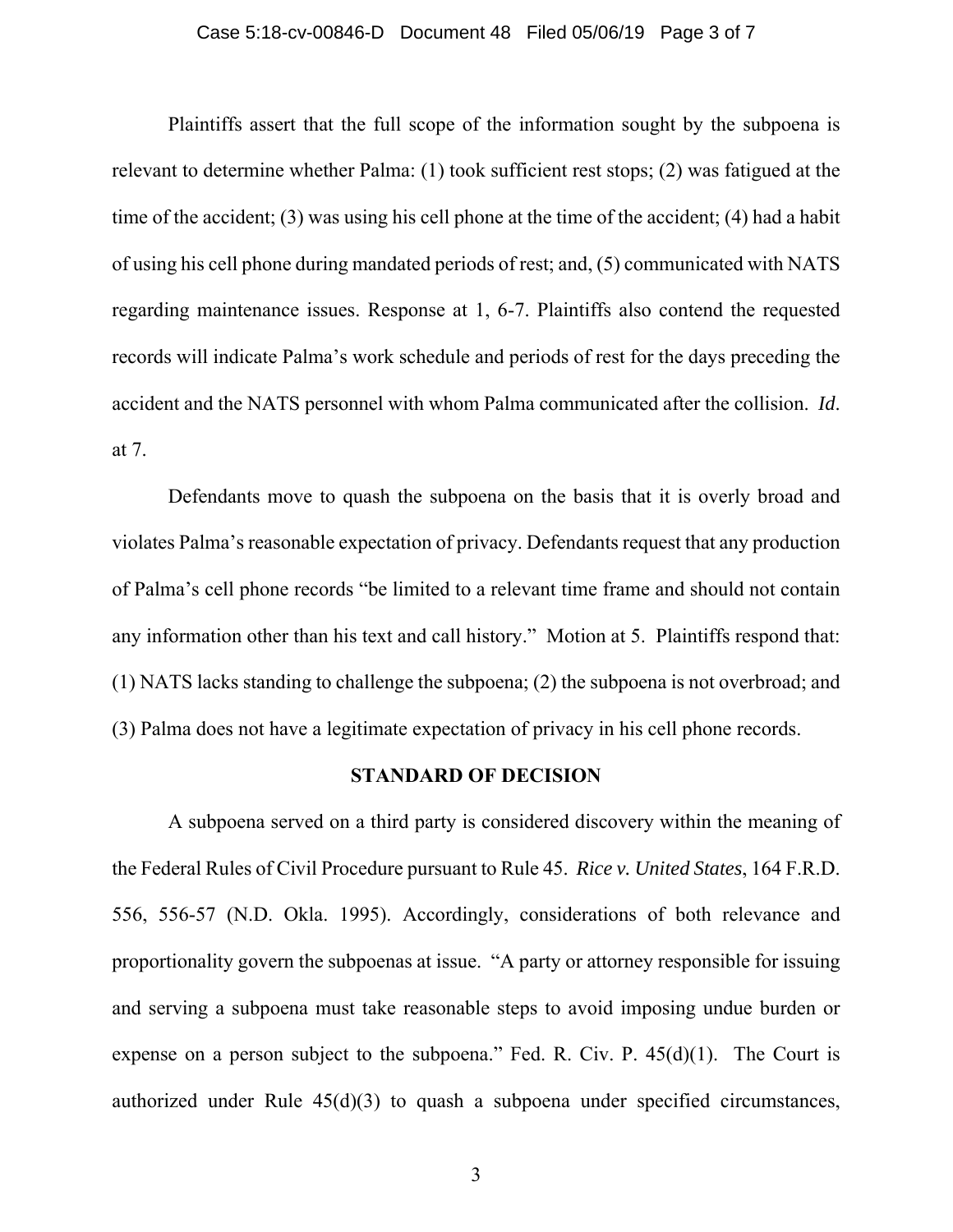including when the subpoena requires disclosure of privileged or protected materials (when an exception or waiver does not apply), or when the subpoena subjects a person to undue burden. Fed. R. Civ. P.  $45(d)(3)(A)(iii)$  and (iv).

Further, Rule 26(b)(1) sets forth the scope of discovery and provides:

Parties may obtain discovery regarding any nonprivileged matter that is relevant to any party's claim or defense and proportional to the needs of the case, considering the importance of the issues at stake in the action, the amount in controversy, the parties' relative access to relevant information, the parties' resources, the importance of the discovery in resolving the issues, and whether the burden or expense of the proposed discovery outweighs its likely benefit. Information within this scope of discovery need not be admissible in evidence to be discoverable.

Fed. R. Civ.P. 26(b)(1). Under this standard, "relevance" has been broadly defined to include "any matter that bears on, or that reasonably could lead to other matter[s] that could bear on, any issue that is or may be in the case." *United States v. Childs*, No. CR-09-146- D, 2018 WL 775018, at \*3 (W.D. Okla. Feb. 7, 2018) (citations omitted). The Advisory Committee Notes for the 2000 Amendments to Rule 26 direct the parties and courts to "focus on the actual claims and defenses involved in the action" in determining relevance for purposes of discovery. *See* Fed. R. Civ. P. 26, Advisory Committee Notes, 2000 Amendments, Subdivision (b)(1). As such, the Court "has the authority to confine discovery to the claims and defenses asserted in the pleadings, and signals to the parties that they have no entitlement to discovery to develop new claims or defenses." *Id*.

The moving party bears the burden of establishing grounds for quashing the subpoena, with the party seeking to quash a **s**ubpoena carrying a particularly heavy burden as opposed to one seeking only limited protection. *In re Coordinated Pretrial Proceedings*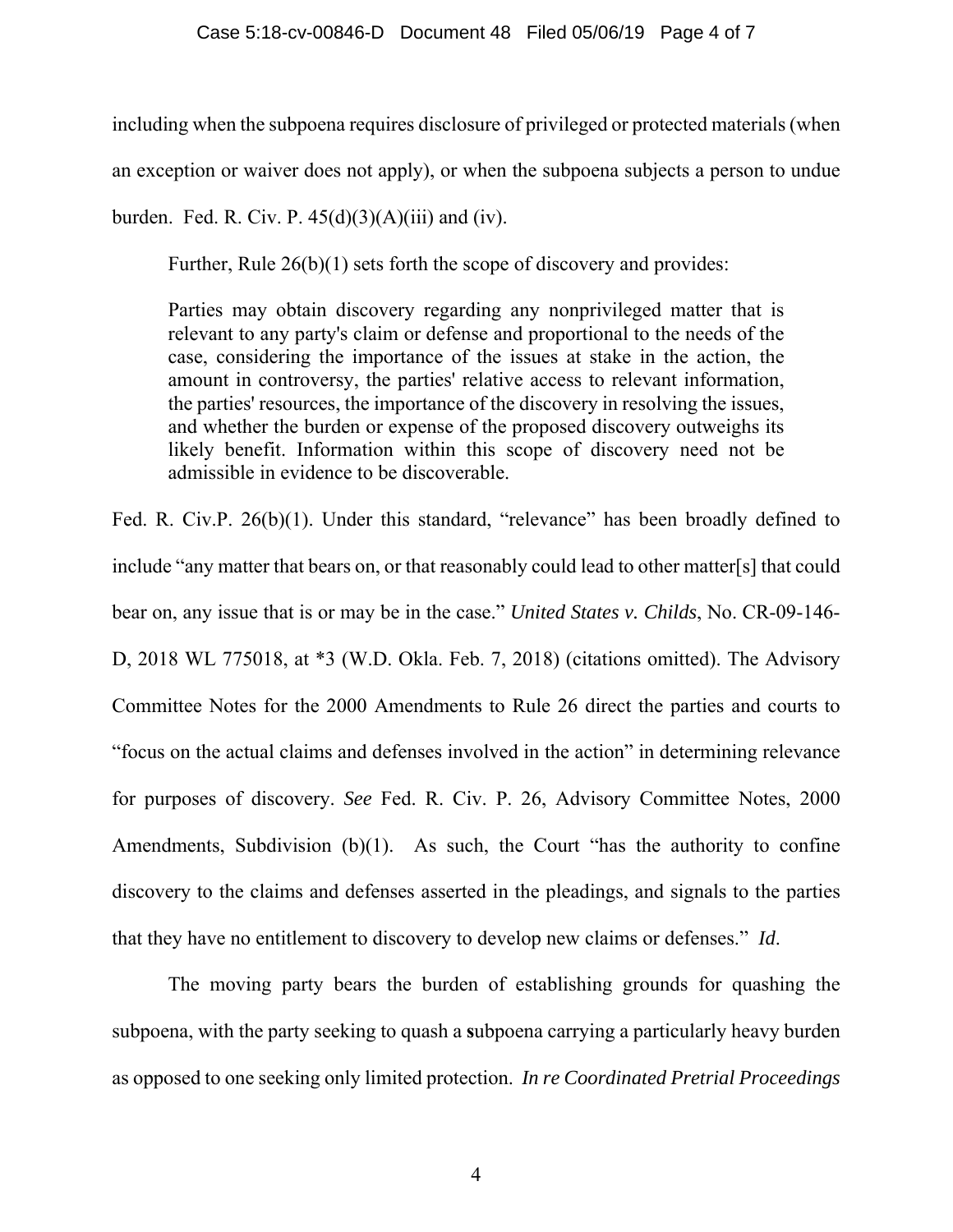*in Petroleum Prod. Antitrust Litig.*, 669 F.2d 620, 623 (10th Cir. 1982). The objecting party must submit "a particular and specific demonstration of fact, as distinguished from stereotyped and conclusory statements." *Gulf Oil Co. v. Bernard*, 452 U.S. 89, 102 n. 16 (1981) (internal quotation marks and citations omitted).

### **DISCUSSION**

# **I. Standing**

 As an initial matter, Plaintiffs contend NATS lacks standing to challenge the subpoena. "Generally, absent a claim of privilege, or personal or proprietary interest, a party lacks standing to challenge a subpoena served on a third party." *Clark v. Johnson*, 14-CV-582-JED-PJC, 2015 WL 4694045, at \*1 (N.D. Okla. Aug. 6, 2015) (citing *Howard v. Segway, Inc.,* 2012 WL 2923230, \*2 (N.D. ∆Okla. July 18, 2012)). "Courts have long held that in the context of civil discovery, an individual has a personal interest in certain records . . . sufficient to provide standing to challenge a subpoena for their disclosure, even where that information is maintained by a third party." *Id*. (citations omitted). Courts have held that cell phone records are included among such records. *Id*. at \*2 (citations omitted).

 NATS has presented no claim of privilege or personal or proprietary interest in the T-Mobile cell phone records. Therefore, the Court finds that NATS does not have standing to challenge the subpoena. However, the Motion was raised by both NATS and Palma. Because Palma has a personal interest in the privacy of his cell phone records, he has standing to challenge the subpoena issued by Plaintiffs. *See Clark*, 2015 WL 4694045, at \*2 (recognizing a plaintiff has a privacy interest in his cell phone records and, therefore, has standing to challenge a subpoena for those records).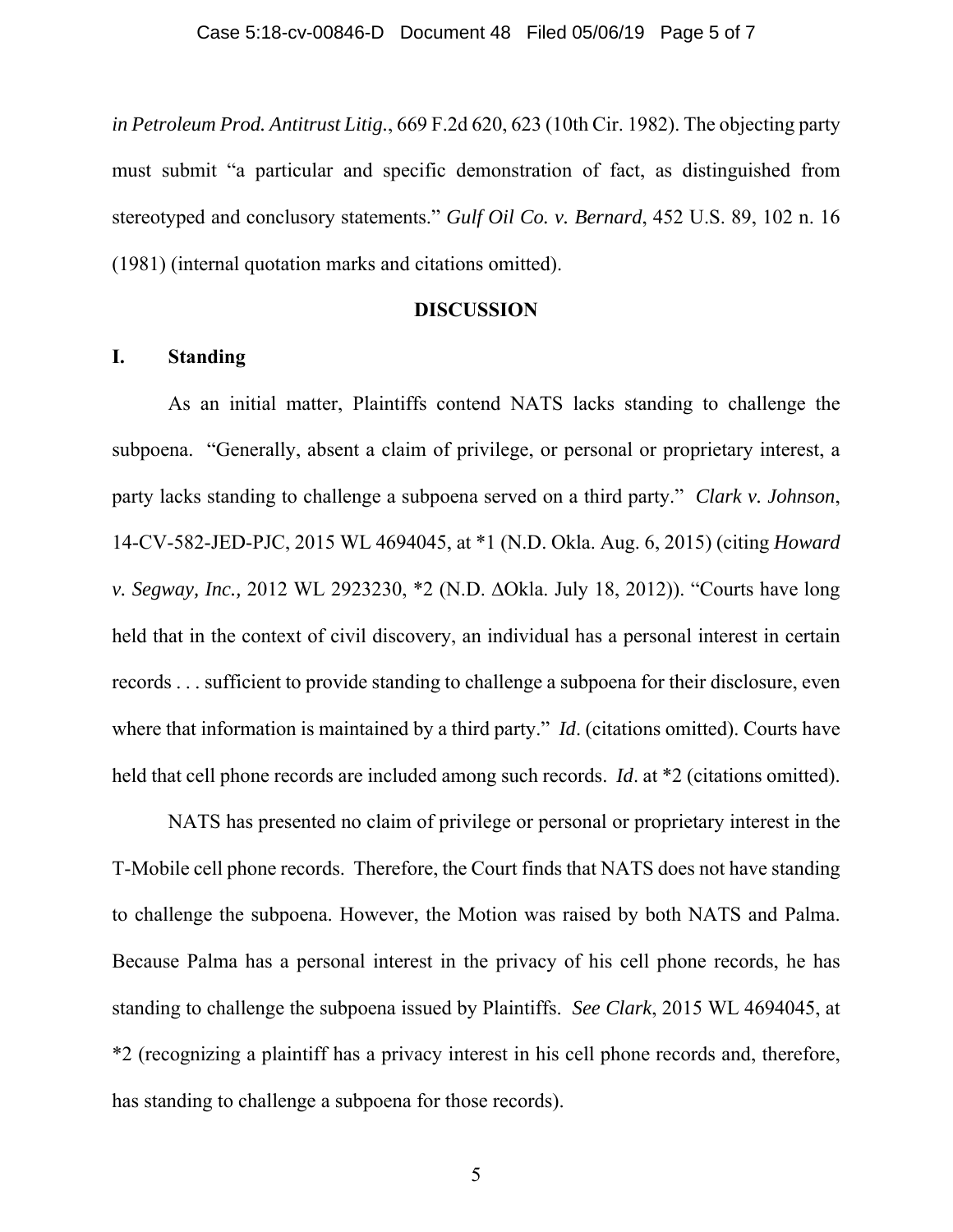# **II. Relevance and Scope of the Request**

 Palma asserts that he has a privacy interest in his cell phone records and Plaintiffs have failed to demonstrate a legitimate need for the records that outweighs his privacy interests. Motion at 6. Based on his privacy interest, Palma states the subpoena should be quashed. Motion at 6. Generally, "a reasonable person would not expect the numbers they dial on their personal cell phone to become public knowledge." *Clay v. Lambert*, 17-CV-00085-PAB-MEH, 2017 WL 4755152, at \*4 (D. Colo. Oct. 20, 2017). Nevertheless, after review of the briefing submitted on this matter, the Court finds that pursuant to the scope of discovery and relevance standards set forth in Rule 26(b)(1), Palma's cell phone records contain relevant, discoverable information.

Central to Plaintiffs' claims is the assertion that Palma was negligent in that he failed to adequately inspect and maintain the tractor-trailer prior to the accident and was fatigued and distracted during his operation of the vehicle at the time of the accident. Response at 1, 2, 5, 6-7, 10, 11. The Court finds that Palma's cell phone records, excluding the substance of any particular communications, are relevant to determining whether Palma was distracted and/or fatigued at the time of the accident. This clear relevance outweighs any privacy interest Palma might have, subject to the limitations discussed herein. *See Clark*, 2015 WL 4694045, at \*2.

 The Court finds, however, that the time frame for which the records are requested is too broad. *See Coleman v. Reed*, CIV-15-1014-M, 2016 WL 4523915, at \*2 (W.D. Okla. Aug. 22, 2016) (finding that similar cell phone records were relevant as to whether the defendant was using his phone, and in what ways, at the time of the accident but that the